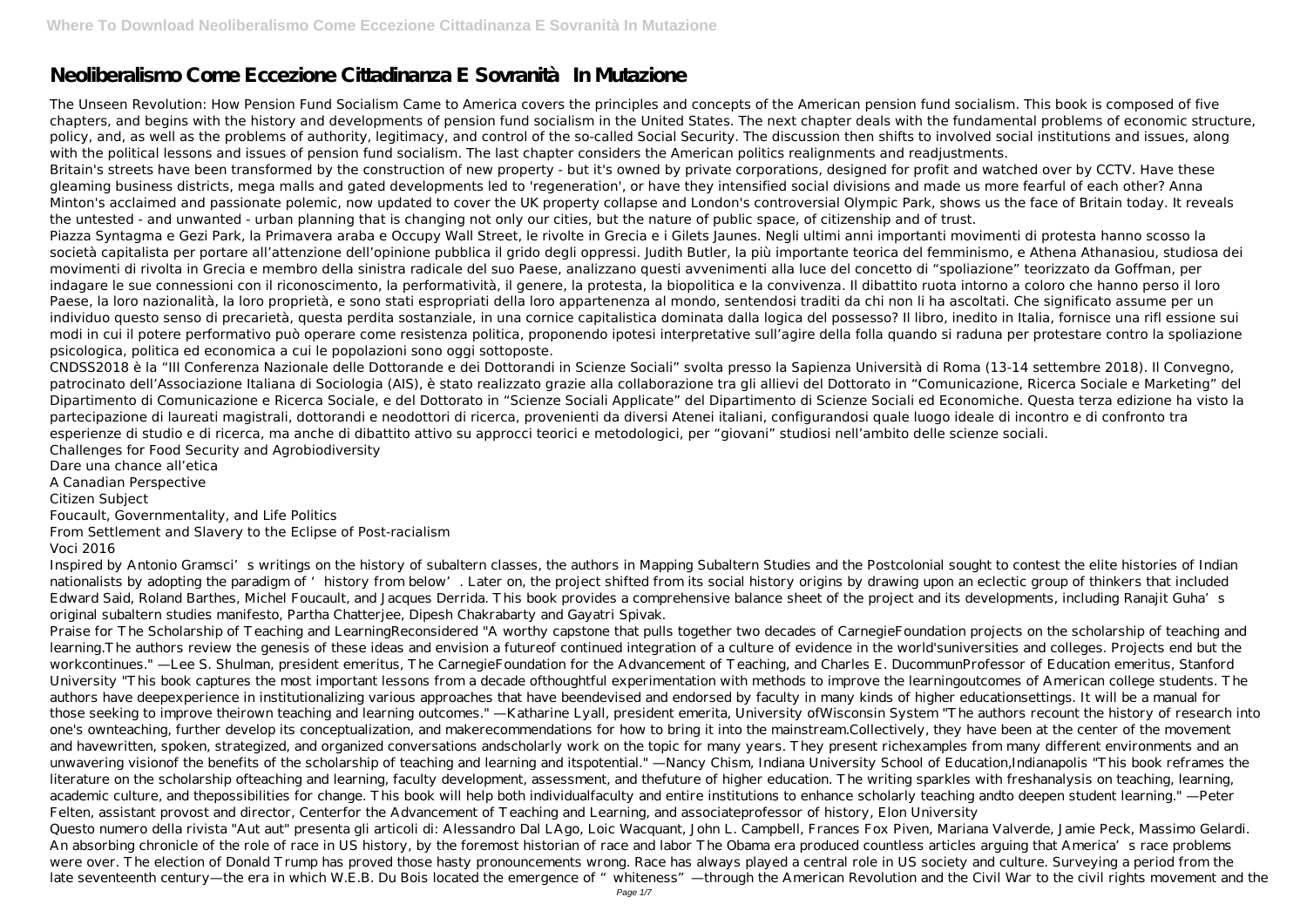emergence of the American empire, How Race Survived US History reveals how race did far more than persist as an exception in a progressive national history. This masterful account shows how race has remained at the heart of American life well into the twenty-first century.

The Globalization Backlash The Scholarship of Teaching and Learning Reconsidered Presenza migrante tra spazi urbani e non urbani

Neoliberalismo come eccezione. Cittadinanza e sovranità in mutazione

Aut aut 346 - Lo stato penale globale

Foundations for Philosophical Anthropology

Italy's 'Southern Question'

*This book, based on an empirical form of narration, outlines a short-medium term analysis of the social impact of austerity politics on urban life.. Set in Exarchia, a radical and anti-authoritarian neighbourhood located within the city centre of Athens, Greece, this is an ethnography examining the social struggles and grassroots mobilizations that emerged locally during the crisis. Based on over two years of fieldwork between November 2012 and early 2014, the author brings together participant observation and a period of research-action in one of Exarchia's stekia. One particular pedestrian street is used as a case study – 'Odos Tsamadou' is located near Exarchia Square and here multiple social centres and political activity converge to allow the neighbourhood's climate of solidarity and reciprocity to fully emerge. This book is specifically targeted at academics specialized in the social sciences, ethnography, cultural anthropology and urban studies and more generally at anyone interested in contemporary urban and social development. To read reviews about this book please visit: · https://www.vice.com/gr/article/mb5n7x/mia-koybenta-me-thn-italida-an8rwpologopoy-afhse-th-rwmh-gia-na-melethsei-ta-kinhmata-sta-e3arxeia?utm\_source=vicefbgrh · https://www.dinamopress.it/news/everything-continues/ · https://ilmanifesto.it/exarchia-uno-spazio-sociale-di-resistenza/ ·*

*http://media.planum.bedita.net/cb/42/(ibidem)\_Planum\_Readings\_no.9:2018\_De%20Angelis.pdf ·*

*https://www.urbanstudiesonline.com/resources/resource/book-review-austerity-and-democracy-in-athens-crisis-and-community-in-exarchia/ This book proposes a novel creative research practice in geography based on comics. It presents a transdisciplinary approach that uses a set of qualitative visual methods and extends from within the geohumanities across literary spatial studies, comics, urban studies, mobility studies, and beyond. Written by a geographer-cartoonist, the book focuses on 'narrative geographies' and embraces a geocritical and relational approach to examine comic book geographies in pursuit of a growing interest in creative, art-based experimental methods in the geohumanities. It explores comics-based research through interconnections between art and geography and through theoretical and methodological contributions from scholars working in the fields of the social sciences, humanities, literary geographies, mobilities, comics, literary studies, and urban studies, as well as from visual artists, comics authors, and art practitioners. Comics are valuable objects of geographical interest because of their spatial grammar. They are also a language particularly suited to geographical analysis, and the 'geoGraphic novel' offers a practice of research that has the power to assemble and disassemble new spatial meanings. The book thus explores how the 'geoGraphic novel' as a verbo-visual genre allows the study of geographical issues, composes geocentred stories, engages wider and non-specialist audiences, promotes geo-artistic collaboration, and works as a narrative intervention in urban contexts. Through a practice-based approach and the internal perspective of a geographer-cartoonist, the book provides examples of how geoGraphic fieldwork is conducted and offers analysis of the processes of ideation, composition, and dissemination of geoGraphic narratives.*

*L'era della guerra fredda si è conclusa nel periodo compreso fra il 1989, l'anno della demolizione del muro di Berlino e della riunificazione tedesca, ed il 1991, l'anno della dissoluzione dell'URSS. Da quel momento è incominciata, a livello mondiale, una nuova era caratterizzata, sia pure con difficoltà, dal primato politico, economico, militare e ideologico di una sola superpotenza, gli Stati Uniti d'America. Secondo alcuni critici, con l'affermarsi dell'egemonia americana ha finito per prevalere, sul piano ideologico, il cosiddetto "neoliberismo". Sta di fatto che nel corso dell'ultimo decennio del XX secolo è rapidamente diventato egemone a livello mondiale un sistema d'idee incline a considerare il libero mercato come il metodo migliore (se non l'unico) per conseguire un rilevante aumento della ricchezza e, di conseguenza, della felicità collettiva. I provvedimenti politici auspicati da tale ideologia sono ben noti: il tendenziale ritiro dello stato da ogni attività economica gestita sia in proprio, sia attraverso finanziamenti alle imprese private (con l'eccezione – almeno negli Usa – dei finanziamenti dati all'industria militare); lo smantellamento o la riduzione di quelle protezioni sociali che erano state conquistate dalle classi lavoratrici soprattutto a partire dalla fine della seconda guerra mondiale; la rimozione di ogni tipo di intralcio ai movimenti internazionali di capitali e di merci (ma non a quello degli esseri umani). The Routledge Handbook of European Elections explores the multifaceted dimension of the European Parliament's (EP) electoral contests across the European Community and European Union since 1979. After setting a general empirical and theoretical framework, this collaborative project presents original contributions from leading experts from virtually all the corners of the European Union. Each case study adheres to a common*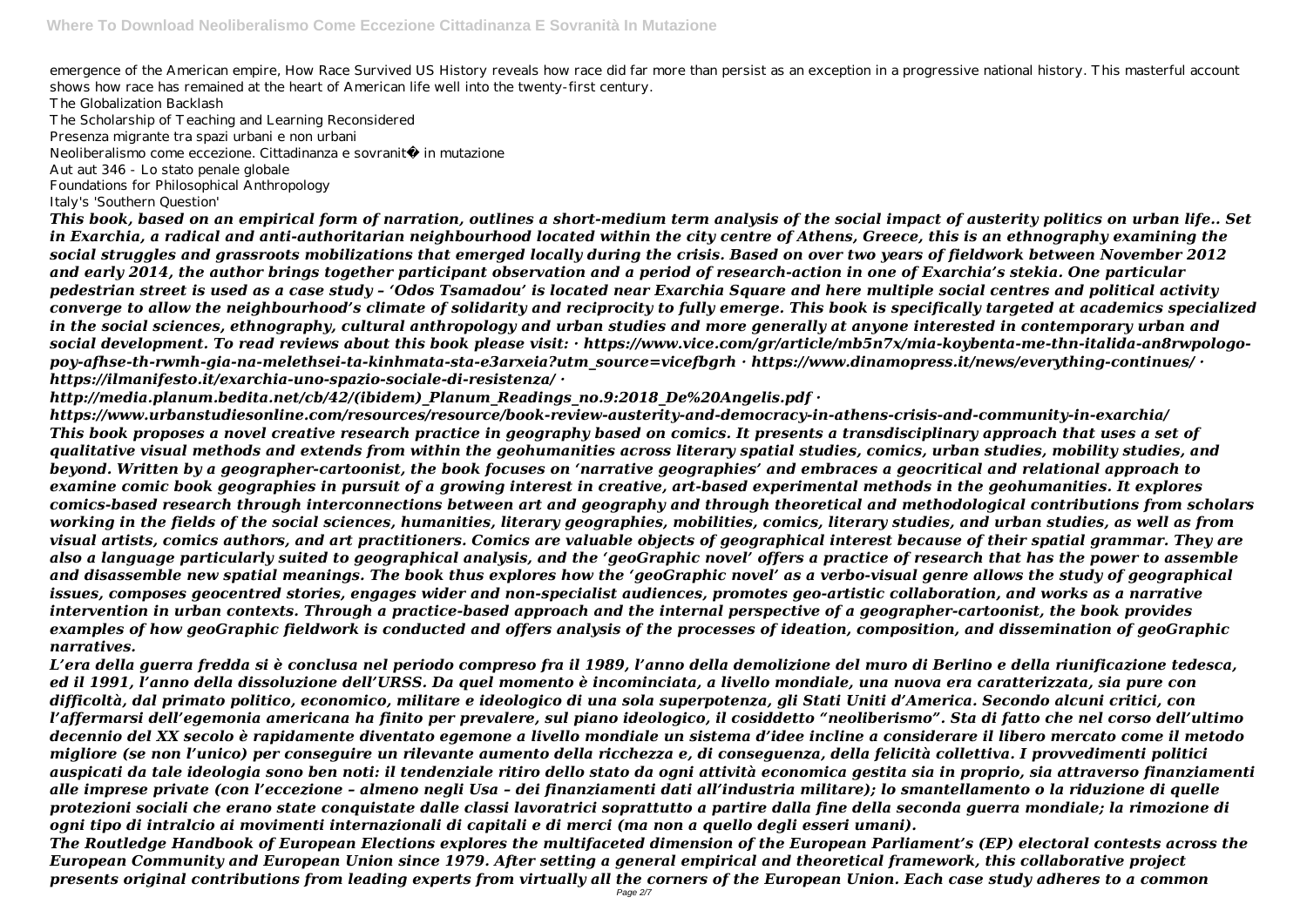*template that makes it easy to compare data, methodology and outcomes. Every country chapter includes: a brief geopolitical profile and historical background of the Member State; a glance at the national political landscape; a short account of the main political parties, including their attitude toward the European Union; a section on public opinion and European integration; a summary of electoral systems; an overview of all EP and national elections; an in-depth analysis of the 2009 EP electoral race; an overall theoretical interpretation of European elections. A comparative chapter closes the Handbook followed by an Epilogue focussing on the 2014 EP contest with a detailed analysis of the newly elected European Assembly in terms of political group and gender compostion. The volume aims to enhance readers' understanding of the European Parliament and revive their interest in the European integration process. By providing a wide range of national and European facts and figures, this investigation represents a comprehensive reference guide to scholars, practitioners, and students of the European Parliament, European elections, political parties, European Union and comparative politics.*

*Governance e partecipazione politica. Teorie e ricerche sociologiche*

*Routledge Handbook of European Elections*

*L'Africa delle città / Urban Africa*

*Mapping Subaltern Studies and the Postcolonial*

*How Pension Fund Socialism Came to America*

*Philosophy in the Present*

#### *La società degli individui*

*This book deals with the study of race relations as a general body of knowledge which tries to bring together in a common framework studies of group relations in different countries. It explores the intellectual context within which the old conception of race relations arose. Post-Democracy is a polemical work that goes beyond current complaints about the failings of our democracy and explores the deeper social and economic forces that account for the current malaise. Colin Crouch argues that the decline of those social classes which had made possible an active and critical mass politics has combined with the rise of global capitalism to produce a self-referential political class more concerned with forging links with wealthy business interests than with pursuing political programmes which meet the concerns of ordinary people. He shows how, in some respects, politics at the dawn of the twenty-first century returns us to a world familiar well before the start of the twentieth, when politics was a game played among elites. However, Crouch maintains that the experience of the twentieth century remains salient and it reminds us of possibilities for the revival of politics. This engaging book will prove challenging to all those who claim that advanced societies have reached a virtual best of all possible democratic worlds, and will be compelling reading for anyone interested in the shape of twenty-first-century politics.*

*Il numero di "Voci" del 2016 è dedicato, nella sua parte monografica curata da Fiorella Giacalone, a I linguaggi del razzismo nell'Europa contemporanea.Il tema prende spunto da una ricerca Europea RADAR – Regulating Anti-Discrimination and Anti-Racism (JUST/2013/FRAC/AG/6271); Fundamental Rights and Citizenship Programme; http://win.radar.communicationproject.eu/, progetto al quale hanno partecipato sei degli autori di questo numero e che ha visto coinvolti diversi Paesi europei (Italia, Finlandia, Grecia, Polonia). Scorrendo il sommario:Il saggio della socio-linguista Gabriella B. Klein (Università di Perugia), curatrice del progetto, specifica come un crimine d'odio non è mai un atto isolato ma è innescato e alimentato dall'incitamento all'odio, ossia da discorsi che esprimono disprezzo, odio, pregiudizio. L'analisi delle interviste effettuate durante la ricerca, compiute da Fiorella Giacalone e Riccardo Cruzzolin, viene effettuata in due saggi. Quello di Giacalone prende in considerazione gli aspetti del "razzismo istituzionale", con un'analisi a livello storico e giuridico (a livello europeo e nazionale). L'articolo di Cruzzolin illustra le diverse reazioni che possono essere messe in atto davanti a gesti stemperando la gravità dell'affronto. Nel saggio di Giuseppina Bonerba, sociologa della comunicazione, sono analizzati degli estratti significativi di alcuni talk show. Sylwia Adamczak-Krysztofowicz, Anna Szczepaniak-Kozak, Magdalena Jaszczyk, dell'Università di Pozna? (Polonia), affrontano le ambiguità terminologiche, nei discorsi politici, relativi ai discorsi discriminatori.Katerina Strani, Maria Fountana, Stavroula Sokoli, Eloísa Monteoliva, partendo dal rifiuto del termine "razza", considerato discriminatorio, presentano un'esplorazione degli atteggiamenti relativi alla razza nei media in Grecia e nel Regno Unito.Maria Teresa Milicia esplora la fenomenologia del linguaggio dell'odio nello spazio comunicativo di Facebook, a partire dall'analisi del palinsesto degli eventi costruito da uno dei partecipanti più attivi del gruppo oggetto della ricerca "No Lombroso". Ulderico Daniele propone di ricostruire, assumendo la prospettiva dell'antropologia delle policies, la trama di soggetti e di pratiche che si muovono dentro e attorno ai campi-nomadi della Capitale. Nella sezione "Passaggi" sono presenti una conversazione di Maria Teresa Milicia con Gaia Giuliani (Università di Coimbra, co-fondatrice del gruppo di ricerca InterGrace) sulle diversità di approccio teorico negli studi sul razzismo a partire dal dibattito sollevato da un gruppo di bioantropologi e genetisti, che,*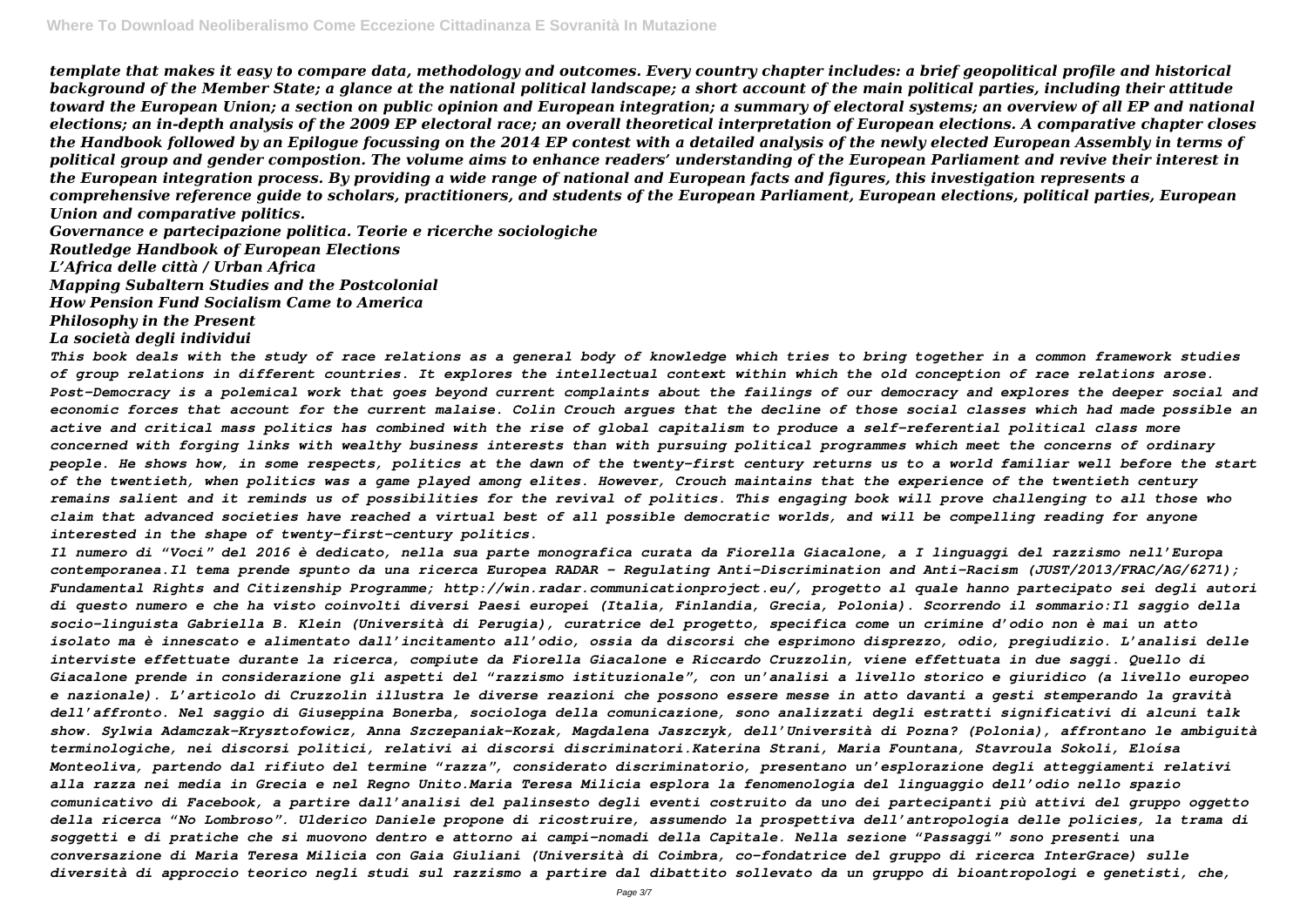*insieme a molti antropologi culturali, sostengono la proposta di abolire il termine "razza" dall'articolo 3 della Costituzione italiana. Segue quindi un'interessante intervista di Alfonsina Bellio a Didier Fassin.La miscellanea contiene: la Lectio magistralis pronunciata da Luigi M. Lombardi Satriani in occasione del conferimento della laurea honoris causa in Filologia moderna da parte dell'Università della Calabria; un saggio di Cecilia Pennaccini, ci mostra le modalità della nascita della cinematografia in Uganda; la descrizione etnografica di Sarah Sciò su un matrimonio italo-iraniano conclude la miscellanea."Camera Oscura" presenta materiali fotografici realizzati da Giorgio Raimondo Cardona e da Anthony Wade-Brown provenienti dall'Archivio della Missione etnologica italiana in Ghana della Sapienza Università di Roma. Su tale archivio Stefano Maltese e Dario Scozia affrontano alcuni "percorsi di patrimonializzazione e restituzione etnografica", Eleonora Bragantini si sofferma su "La Cerimonia del Venerdì della chiesa dei Water Carries", esaminando criticamente la selezione di fotografie pubblicate. Recensioni e un fitto notiziario, che comprende anche un commosso omaggio a Daniel Fabre, completano il numero 2016 di "Voci".*

*912.24*

*Teorie e ricerche sociologiche*

*CNDSS 2018*

*Atti della III Conferenza Nazionale delle Dottorande e dei Dottorandi in Scienze Sociali*

*Politica del diritto*

*Cognitive-Cultural Capitalism and the Global Resurgence of Cities*

*Fabricating a New Type of Subject*

*Europe (in Theory)*

Neoliberalismo come eccezione. Cittadinanza e sovranità in mutazioneL'Africa delle città / Urban AfricaLexis 1562.37

Europe (in Theory) is an innovative analysis of eighteenth- and nineteenth-century ideas about Europe that continue to inform thinking about culture, politics, and identity today. Drawing on insights from subaltern and postcolonial studies, Roberto M. Dainotto deconstructs imperialism not from the so-called periphery but from within Europe itself. He proposes a genealogy of Eurocentrism that accounts for the way modern theories of Europe have marginalized the continent's own southern region, portraying countries including Greece, Italy, Spain, and Portugal as irrational, corrupt, and clan-based in comparison to the rational, civic-minded nations of northern Europe. Dainotto argues that beginning with Montesquieu's The Spirit of Laws (1748), Europe not only defined itself against an "Oriental" other but also against elements within its own borders: its South. He locates the roots of Eurocentrism in this disavowal; internalizing the other made it possible to understand and explain Europe without reference to anything beyond its boundaries. Dainotto synthesizes a vast array of literary, philosophical, and historical works by authors from different parts of Europe. He scrutinizes theories that came to dominate thinking about the continent, including Montesquieu's invention of Europe's north-south divide, Hegel's "two Europes," and Madame de Staël's idea of opposing European literatures: a modern one from the North, and a premodern one from the South. At the same time, Dainotto brings to light counter-narratives written from Europe's margins, such as the Spanish Jesuit Juan Andrés's suggestion that the origins of modern European culture were eastern rather than northern and the Italian Orientalist Michele Amari's assertion that the South was the cradle of a social democracy brought to Europe via Islam.

Teaching Global Citizenship brings together perspectives from former and current teachers from across Canada to tackle the unique challenges surrounding educating for global awareness. The contributors discuss strategies for encouraging young people to cultivate a sense of agency and global responsibility. Reflecting on the educator's experience, each chapter engages with critical questions surrounding teaching global citizenship, such as how to help students understand and navigate the tension at the heart of global citizenship between universalism and pluralism, and how to do so without frightening, regressing, mythicizing, imposing, or colonizing. Based on narrative inquiry, the contributors convey their insights through stories from their classroom experiences, which take place in diverse educational settings: from New Brunswick to British Columbia to Nunavut, in rural and urban areas, and in public and private schools. Covering a broad range of topics surrounding the complexity of educating for global citizenship, this timely text will benefit those in education, global citizenship, curriculum development, and social studies courses across Canada. FEATURES: - Grounded in narrative inquiry, experiential learning, and teacher-based research - Includes study questions at the end of each chapter - Written by teachers for teachers with the accessibility of the material, diverse voices, and a broad spectrum of classroom settings in mind

The Platform Society A Social History of Moral Regulation Una sociologia comparata della religione Social Economy of the Metropolis Spoliazione The Entrepreneurial Self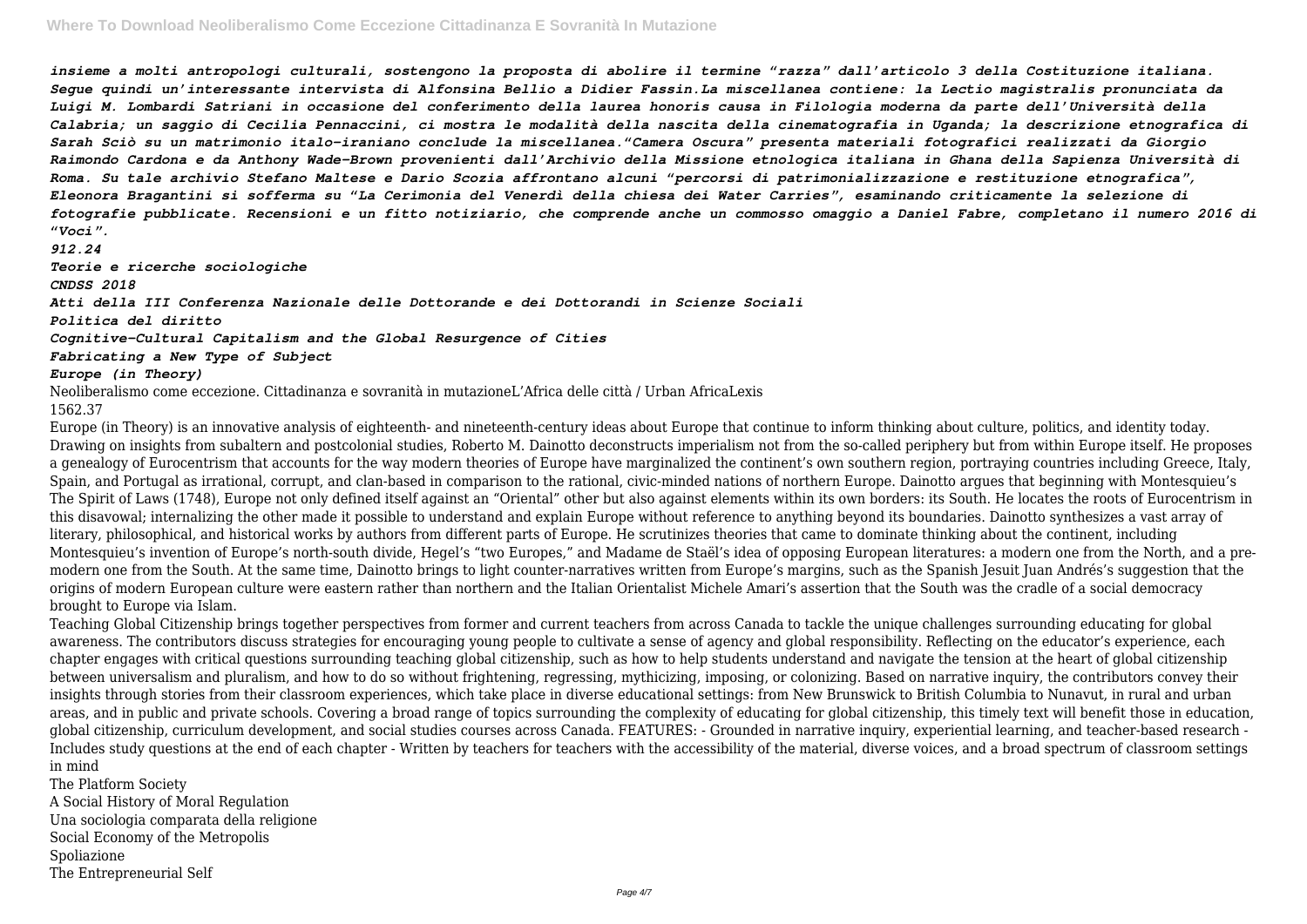#### Fear and Happiness in the Twenty-first-century City

*The 'Southern Question' has been a major topic in Italian political, economic and cultural life for a century and more. During the Cold War, it was the justification for heavy government intervention. In contemporary Italy, a major part of the appeal of the Lombard League has been its promise to dissociate the South from the North, even to the point of secession. The South also remains a resonant theme in Italian literature. This interdisciplinary book endeavours to answer the following: - When did people begin to think of the South as a problem? - Who - intellectuals, statisticians, criminologists, political exiles, novelists (among them some important southerners) - contributed to the discourse about the South and why? - Did their view of the South correspond to any sort of reality? - What was glossed over or ignored in the generalized vision of the South as problematic? - What consequences has the 'Question' had in controlling the imaginations and actions of intellectuals and those with political and other forms of power? - What alternative formulations might people create and live by if they were able to escape from the control of the 'Question' and to imagine the political, economic and cultural differences within Italy in some other way? This timely book reveals how Southern Italians have been affected by distorted versions of a complex reality similar to the discourse of 'Orientalism'. In situating the devaluation of Southern Italian culture in relation to the recent emergence of 'anti-mafia' ideology in the South and the threat posed to national unity by the Lombard League, it also illuminates the world's stiff inter-regional competition for investment capital.*

*Possenti processi di urbanizzazione stanno modificando a un ritmo incalzante gli scenari sociali, culturali ed economici dell'Africa. Si tratta di un fenomeno di enorme rilevanza non solo per il continente africano e per gli studi africanistici, ma più in generale per le dinamiche globali cui stiamo assistendo negli ultimi decenni. Il fenomeno chiama in causa una molteplicità di approcci, imponendo la collaborazione e il confronto di diverse discipline: storia, antropologia, geografia, economia, politologia, urbanistica, diritto, per citarne solo alcuni. Per favorire un ampio confronto interdisciplinare, il Centro Piemontese di Studi Africani (CSA) ha organizzato – in collaborazione con l'Associazione Studi Africani in Italia (ASAI), l'Università e il Politecnico di Torino – il convegno "L'Africa delle città. Economie, popolazioni, culture" (Torino, Palazzo del Rettorato, 16-17 ottobre 2015), che ha visto la partecipazione di più di cinquanta studiosi appartenenti a diverse discipline, distribuiti in una decina di panel tematici. Questo volume presenta contributi rielaborati a partire da tali iniziative, messi a disposizione del pubblico per alimentare il dibattito relativo alle dinamiche di cambiamento in atto nel continente africano. Una riflessione che risulta cruciale anche per la comprensione delle migrazioni in gran parte provenienti dall'Africa, che da alcuni decenni investono il nostro paese.*

*This book brings together a range of anthropological writings that are inspired by the French philosopher Michel Foucault and examine Foucault's contribution to current theories of modernity. Treats modernity as an ethnographic object by focusing on its concrete manifestations. Tackles issues of broad interest: from colonialism and globalization to war, genetics, and AIDS. Draws on work from North and South America, Europe, Africa, and South and Southeast Asia. Contributors include James Ferguson, Akhil Gupta, Aihwa Ong, Paul Rabinow, and Rayna Rapp.*

*The joint challenges of population increase, food security and conservation of agrobiodiversity demand a rethink of plant breeding and agricultural research from a different perspective. While more food is undeniably needed, the key question is rather about how to produce it in a way that sustains biological diversity and mitigates climate change. This book shows how social sciences, and more especially law, can contribute towards reconfiguring current legal frameworks in order to achieving a better balance between the necessary requirements of agricultural innovation and the need for protection of agrobiodiversity. On the assumption that the concept of property can be rethought against the background of the 'right to include', so as to endow others with a common 'right to access' genetic resources, several international instruments and contractual arrangements drawn from the plantbreeding field (including the Convention on Biological Diversity, technology exchange clearing houses and open sources licenses) receive special consideration. In addition, the authors explore the tension between ownership and the free circulation and exchange of germplasm and issues such as genetic resources managed by local and indigenous communities, the ITPGRFA and participatory plant-breeding programmes. As a whole, the book demonstrates the relevance of the 'Commons' for plant breeding and agricultural innovation. Governing Morals*

*Sviluppo economico dell'Unione europea e riforma della finanza pubblica Drawing Narrative Geographies Beyond the Frame Ceti medi e modernità urbana Public Values in a Connective World The Commons, Plant Breeding and Agricultural Research The Unseen Revolution*

Political geography concerns the processes involved in creating the uneven distribution of power and the consequences for human populations. This Reader is designed as an introduction to the major substantive areas of contemporary political geography and to the competing theoretical perspectives employed to interrogate them. The full range of theoretical perspectives is presented and integrated with empirical material allowing students to engage with theoretical controversies using concrete examples.

Two controversial thinkers discuss a timeless but nonetheless urgent question; should philosophy interfere in the world? Nothing less than philosophy is at stake because, according to Badiou, philosophy is nothing but inte and commitment and will not be restrained by academic discipline. Philosophy is strange and new, and yet speaks in the name of all - as Badiou shows with his theory of universality. Similarly, Zizek believes that the philo must intervene, contrary to all expectations, in the key issues of the time. He can offer no direction, but this only shows that the question has been posed incorrectly, it is valid to change the terms of the debate and se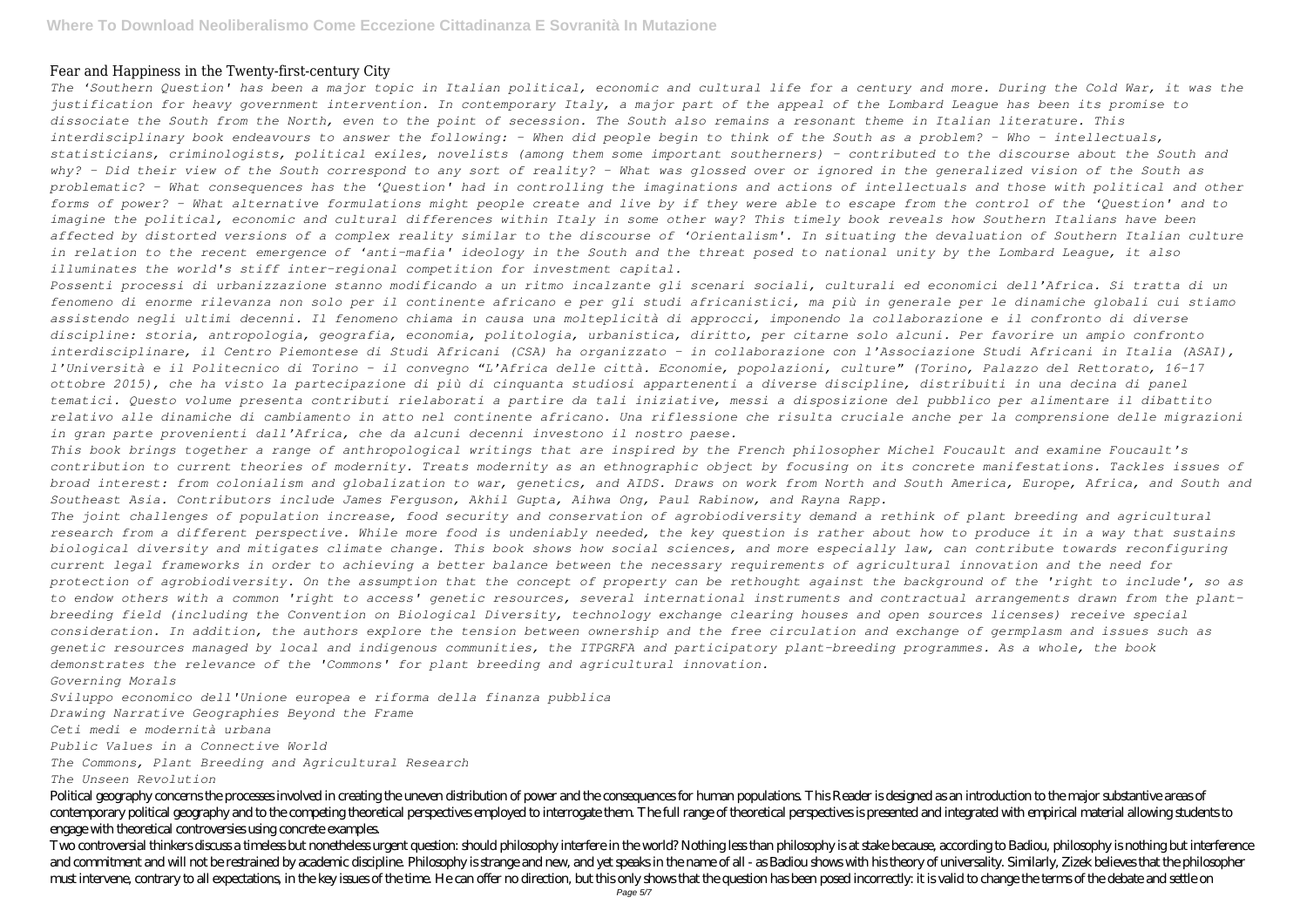philosophy as abnormality and excess At once an invitation to philosophy and an introduction to the thinking of two of the most topical and controversial philosophers writing today, this concise volume will be of great int students and general readers alike.

This book is about the renaissance of cities in the twenty first century and their increasing role as centers of creative economic activity. Allen Scott is one of the world's foremost thinkers on globalization and the econ modern cities, and in this book presents a concise introduction to his innovative and insightful perspective. This book is a broad-ranging history of moral regulation focusing on Britain and the US. States and Sovereignty in the Global Economy Religione e politica La Germania rosso-verde. Stabilità e crisi di un sistema politico (1998-2005)

Crisis and Community in Exarchia

Immaginando Buenos Aires. Ceti medi e modernità urbana

#### Post-Democracy

### How Race Survived US History

## 1551.2

Mentre la relazione tra l'etica e la religione, e tra violenza e politica, sono oggetto di costante interesse, l'interfaccia tra religione e violenza resta uno degli aspetti più problematici del mondo contemporaneo. Questo libro esplora i modi in cui religione e politica si ritrovano a volte insieme, a volte separati nelle diverse religioni e società del mondo. Turner esplora diverse espressioni della secolarizzazione, inclusa la questione della separazione tra chiesa e Stato, che può essere sia compromessa sia accantonata.

Il libro si propone di riflettere, attraverso uno squardo etnografico, sulla relazione tra la presenza migrante e i contesti geografici (urbani/non urbani) in cui si colloca, facendo emergere i significatione trationale en strutturali, sociali e simbolici che tale relazione implica per i soggetti "accolti" e per le società "accoglienti". Esistono numerose modalità di accoglienza dei migranti, praticate con caratteristiche si in contesti socio-politici e geografici diversi, dalle istituzioni statali, internazionali e non governative. Nonostante le similitudini, la presenza migrante assume forme diverse e plasma una particolare spazio e di ordine. Questo volume mette a confronto diverse esperienze etnografiche svolte in contesti europei ed extraeuropei: le ricerche descrivono la forma fisica degli spazi abitati dalle perso migranti, riflettono sulle reciproche influenze tra presenza migrante e spazio urbano/non urbano, osservano le dinamiche economiche, culturali, sociali e politiche in atto e, infine, analizzano le relaz conflittualità e le negoziazioni tra i diversi soggetti implicati.

"This is a book about who we are today, and how we have become who we are. It is about the engineers of the modern soul, the entrepreneurial self. It is essential reading for all those who car incessant demands placed on us to become more than we are, to become entrepreneurs of our selves, to maximise and optimise our capacities in ways that align personal identity and political responsibility." - Professor Peter Miller, London School of Economics & Political Science Ulrich Bröckling claims that the imperative to act like an entrepreneur has turned ubiquitous. In Western s there is a drive to orient your thinking and behaviour on the objective of market success which dictates the private and professional spheres. Life is now ruled by competition for power, money, youth. The self is driven to constantly improve, change and adapt to a society only capable of producing winners and losers. The Entrepreneurial Self explores the series of juxtapositions within t created by this call for entrepreneurship. Whereas it can expose unknown potential, it also leads to over-challenging. It may strengthen self-confidence but it also exacerbates the feeling of pow may set free creativity but it also generates unbounded anger. Competition is driven by the promise that only the capable will reap success, but no amount of effort can remove the risk of failure. individual has no choice but to balance out the contradiction between the hope of rising and the fear of decline. Ulrich Bröckling is Professor of Cultural Sociology at the Albert-Ludwigs-University Freiburg, Germany.

Globalization and the role of the state are issues at the forefront of contemporary debates. With editors and contributors of outstanding academic repututation this exciting new book presents an unconventional and radical perspective. Revealing that states do still matter despite the vigour of international capital flows and the omnipresence of the global market, the chapters in this collection controversially highlight that how states matter Depends upon their differing roles in the global economy and geopolitical system. What can the universals of political philosophy offer to those who experience "the living paradox of an inegalitarian construction of egalitarian citizenship"? Citizen Subject is the summation of Etienne Balibar<sup>'</sup>s career-long project to think the necessary and necessarily antagonistic relation between the categories of citizen and subject. In this magnum opus, the question of modernity is framed anew with special attention to the self-enunciation of the subject (in Descartes, Locke, Rousseau, and Derrida), the constitution of the community as Iwell (in Hegel, Marx, and Tolstoy), and the aporia of the judgment of self and others (in Foucualt, Freud, Kelsen, and Blanchot). After the Dhumanist controversyD that preoccupied twentieth-century philosophy, Citizen Subject proposes foundations for philosophical anthropology today, in terms of two contrary movements: the becoming-citizen of the subject and the becoming-subject of the citizen. The citizen-subject who is constituted in the claim to a Dright to have rightsD (Arendt) cannot exist without an underside that contests and defies it. HeDor she, because Balibar is concerned

Orientalism in One Country

Institutional Integration and Impact

Published in Sociologia n. 3/2017 – Rivista quadrimestrale di Scienze Storiche e Sociali | A brief exploration of the decoupling of ethical and political life in America Comics as a Research Practice

Stabilità e crisi di un sistema politico (1998-2005)

The Idea Of Race